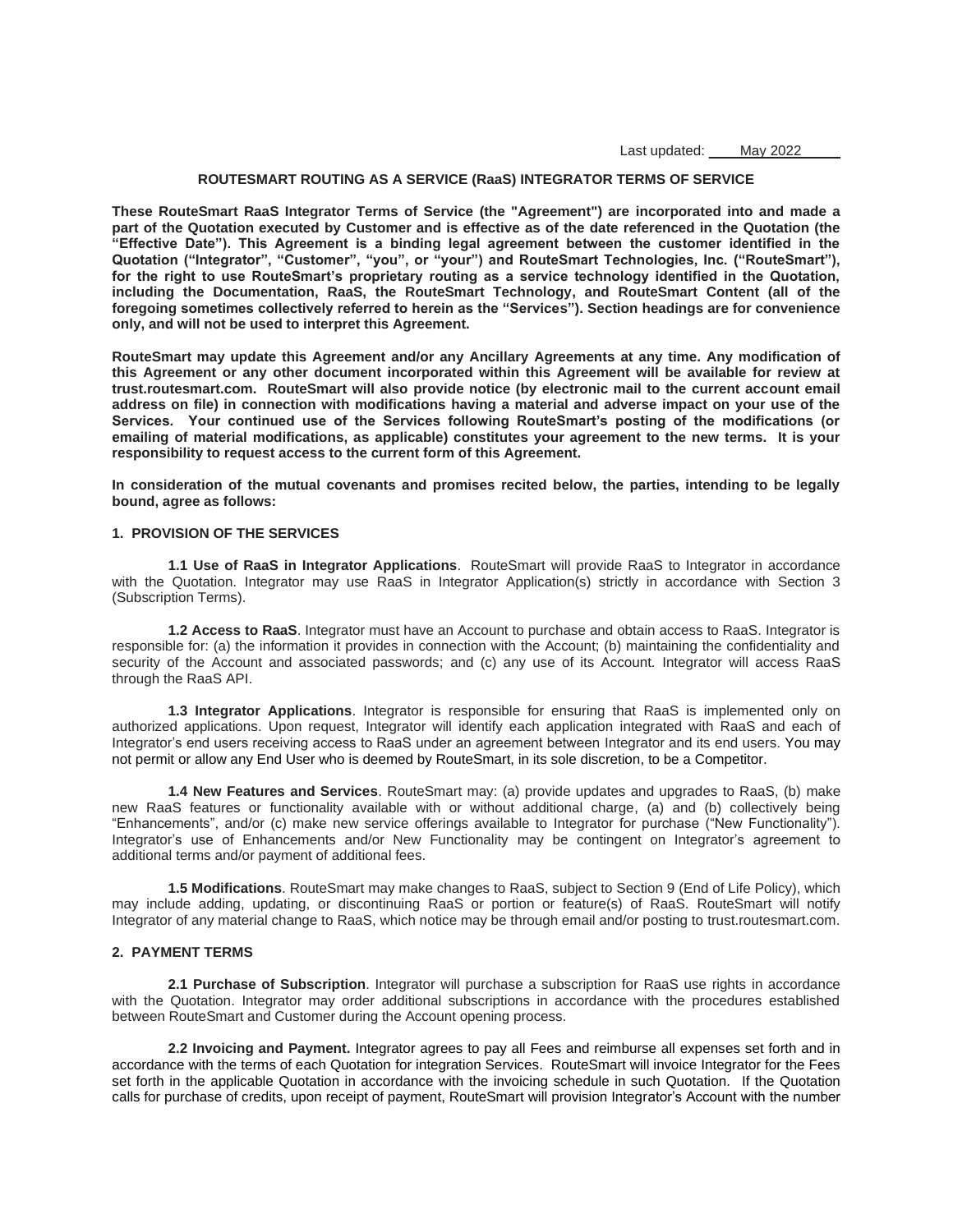of credits purchased. Integrator will be responsible for all Fees associated with credits used by Integrator in support of its integration of RaaS into the Integrator Applications and will pay all Fees in U.S. Dollars. All fees and all expenses are exclusive of all taxes. Integrator is solely responsible for the payment of all taxes due unless otherwise indicated in a Quotation (other than taxes assessed on RouteSmart's income) on the Fees paid under this Agreement. If required under applicable law, Integrator will provide RouteSmart with applicable tax identification information that RouteSmart may require to ensure its compliance with applicable tax regulations and authorities in applicable jurisdictions. Integrator will be liable to pay (or reimburse RouteSmart for) any taxes, interest, penalties or fines arising out of any mis-declaration by the Integrator.

**2.3 Invoice Disputes & Refunds**. To the fullest extent permitted by law, Integrator waives all claims relating to Fees unless claimed within 30 days after charged (this does not affect any Integrator rights with its credit card issuer). Refunds (if any) are at the discretion of RouteSmart and will only be in the form of credit. Nothing in this Agreement obligates RouteSmart to extend credit to any party.

## **3. SUBSCRIPTION TERMS**

**3.1 Subscription Grant**. RaaS and the Services are provided as a subscription-based product and are not sold. Subject to your strict compliance with the provisions of this Agreement, including with all payment terms contained herein, RouteSmart hereby grants you a limited non-exclusive, non-transferrable and non-sublicensable right only during the Term (hereinafter defined), subscription to integrate RaaS with Integrator Application(s), which may be: (a) fee-based or non-fee-based; (b) public/external or private/internal; (c) business-to-business or businessto-consumer; or (d) asset tracking. You are responsible for ensuring that any End User or other third party accessing RaaS through your Account complies with the terms of this Agreement and with the Ancillary Agreements, and you will be responsible for any breach of this Agreement by such End User or third party. RouteSmart will provide the Services in accordance with RouteSmart's service level commitments, which may change from time to time in RouteSmart's sole discretion upon notice to you, which notice may be provided by posting to trust.routesmart.com. Such notice shall be posted a minimum of thirty (30) days in advance of said change. Your continued use of the Services following RouteSmart's posting of the modifications (or emailing of material modifications, as applicable) constitutes your agreement to the new terms.

**3.2 Subscription Requirements and Restrictions**. The following are conditions of the license granted in Section 3.1. In this Section 3.2, the phrase "Integrator will not" means "Integrator will not, and will not permit an end user or any other third party to".

3.2.1 General Restrictions. The use rights granted in Section 3.1 above are subject to the restrictions in this Section 3.2 and your continuing compliance with the terms of this Agreement. Except as otherwise permitted under this Agreement, you may not, and your End Users may not (a) use the Services in combination with any software or equipment that is prohibited in the Documentation or the applicable Quotation; (b) authorize use of the Services by anyone other than you, or your End Users of the Customer Application unless such use is for your benefit; (c) use the Services other than as permitted under this Agreement (including in a manner designed to avoid incurrent Fees, or access or use the Services through any technology or means other than that provided by RouteSmart); (d) separate the components of the Services for use individually or separate from your use of the Services; (e) reverse engineer, decompile, or disassemble the RaaS or the RouteSmart Technology; (f) create derivative works or reduce the RaaS or the RouteSmart Technology object code to human readable form; (g) sell, rent, lease, lend, distribute, market or create a lien or security interest in the Services unless otherwise agreed to between you and RouteSmart; (h) sublicense or otherwise transfer the Services, (i) remove or obscure any proprietary notices, labels or markings included by RouteSmart in the Services; (j) other than to End Users of the Customer Applications, use the Services to provide services to third parties, sell, license or otherwise commercialize outputs derived or realized from your use of the Services, license, sublicense, sell, resell, supply, rent, lease, transfer, assign, distribute, disseminate, time share, download, print, copy, circulate, publish, reproduce, or otherwise commercially exploit or make the Services available to anyone, or use the Services in a manner that gives you or any other person access to mass downloads or bulk feeds relating to or contained within RaaS and/or the RouteSmart Technology and of content, data or other information provided therewith; (k) use the Services to send spam or otherwise unlawful email messages; (l) use the Services to send or store infringing, obscene, threatening, libelous or otherwise unlawful or tortious material, including material harmful to children or violative of third party privacy rights; (m) knowingly use the Services to send or store material containing any harmful computer code; (n) knowingly interfere with or disrupt the integrity or performance of all or any part of the Services, (o) attempt to circumvent the security features or otherwise gain unauthorized access to the Services; (p) modify, copy or create derivative works from the code for RaaS and/or the RouteSmart Technology; (q) create external Internet "links" (that is, links that are visible to the public) to or from the Services, "frame" or "mirror" any RouteSmart data or other material included in the Services; or (r) disassemble, reverse engineer, or decompile the code for RaaS and/or the RouteSmart Technology in order to be a Competitor or to build a product or service that is competitive with for RaaS and/or the RouteSmart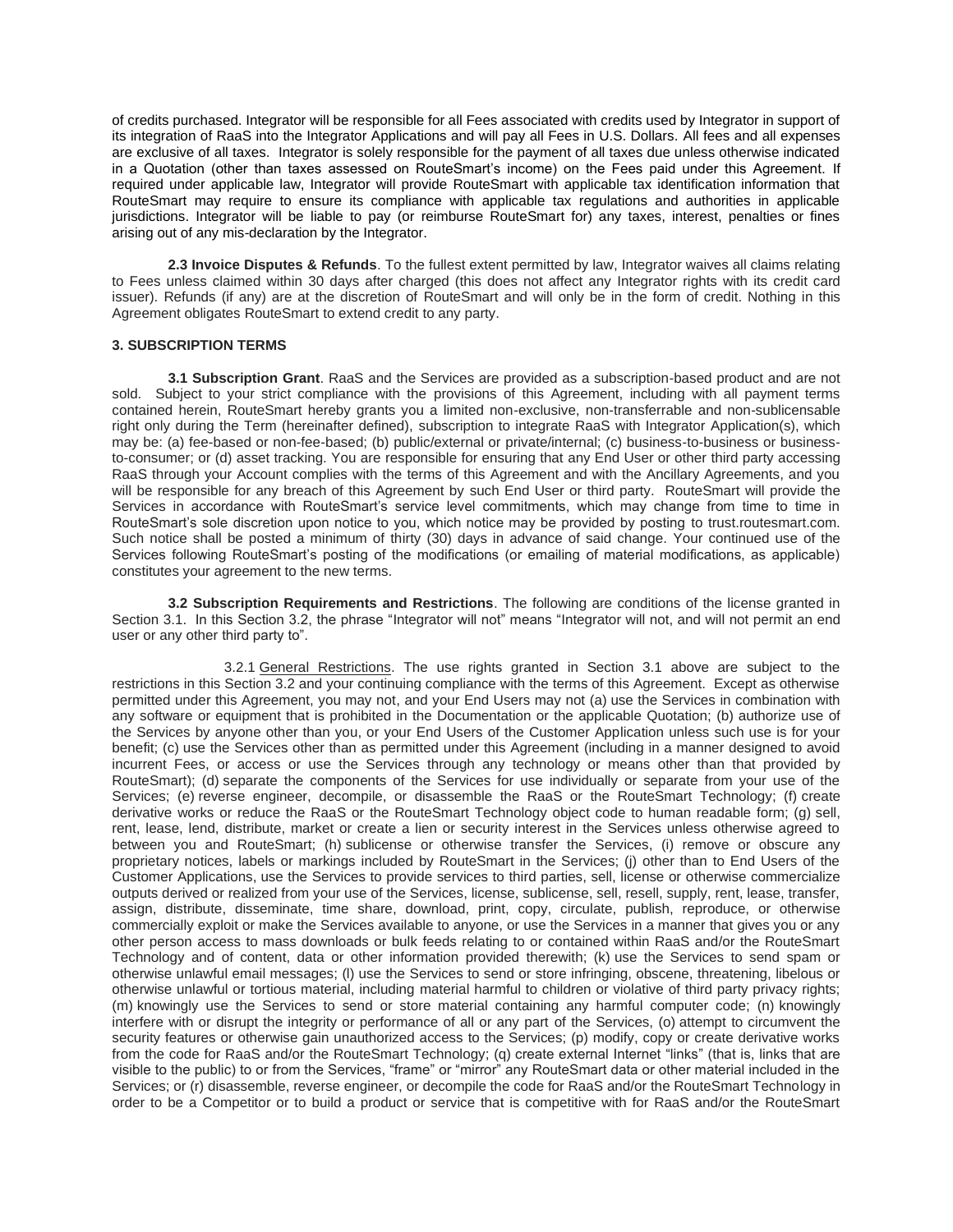Technology; or (s) for High Risk Activities; or (t) for activities that are subject to the International Traffic in Arms Regulations (ITAR) maintained by the United States Department of State; or (u) on behalf of or for the benefit of any entity or person who is legally prohibited from using RaaS; or (v) to transmit, store, or process Personal Information; or (w) benchmark the availability, performance and/or functionality of the Services, including without limitation, any output obtained or derived from the Services or use thereof by a Competitor or otherwise for competitive or any other purpose.

3.2.2 Requirements for Using the Services. (a) Terms of Service and Privacy Policy. The Integrator Application's terms of service will: (i) notify users that the Integrator Application includes RaaS and any related RouteSmart features and the RouteSmart Content; and (ii) state that use of RaaS and any features or the RouteSmart Content contained in RaaS is subject to the then-current versions of these Terms of Service and those contained in the Ancillary Agreements, together with any other documents relating to Integrator's Account. If End Users of the Integrator Application fail to comply with applicable terms of these ancillary documents, then Integrator will take appropriate enforcement action, including suspending or terminating those users' use of RaaS in the Integrator Application; (b) Attribution. Integrator will display all attribution that RouteSmart provides RaaS (including RouteSmart Marks and other branding). Integrator will not modify, obscure, or delete such attribution; (c) Review of Integrator Applications. At RouteSmart's request, Integrator will submit Integrator Application(s) to RouteSmart for review to ensure compliance with the Agreement.

3.2.3 Specific Restrictions Against Misusing RaaS. (a) No Scraping. Integrator will not extract, export, or otherwise scrape RaaS and any RouteSmart Content for use outside the parameters of this Agreement. For example, Integrator will not: (i) pre-fetch, index, store, reshare, or rehost RaaS or RouteSmart Content outside the services; (ii) bulk download RouteSmart tiles, map images, geocodes, directions, distance matrix results, roads information, places information, elevation values, and time zone details; or (iii) copy and save business names, addresses, or user reviews; (b) No Re-Creating RouteSmart Products or Features. Integrator will not use RaaS to create a product or service with features that are substantially similar to or that re-create the features of another RouteSmart product or service. Integrator's product or service must contain substantial, independent value and features beyond the RouteSmart products or services. For example, Integrator will not: (i) re-distribute access to RaaS or pass them off as if they were Integrator's services; (ii) create a substitute of RaaS, or its features; or (iii) use RaaS in a listings or directory service or to create or augment an advertising product; (c) No Circumventing Fees. Integrator will not circumvent the applicable Fees. For example, Integrator will not create multiple billing accounts to avoid incurring Fees, prevent RouteSmart from accurately calculating Integrator's usage levels, abuse any free or reduced fee credits, or offer access to RaaS under a "time-sharing" or "service bureau" model; (d) No Use in Prohibited Territories. Integrator will not distribute or market in a Prohibited Territory any Integrator Application(s) that use RaaS; (e) No Use in Embedded Vehicle Systems. Integrator will not use RaaS in connection with any Integrator Application or device embedded in a vehicle. For example, Integrator will not create an Integrator Application that is embedded in an in-dashboard automotive infotainment system; (f) No Modifying Search Results Integrity. Integrator will not modify any of the RaaS search results.

# **4. INTEGRATOR OBLIGATIONS**.

**4.1 Compliance**. Integrator will: (a) ensure that Integrator's and its End Users' use of RaaS complies with the Agreement; and (b) use commercially reasonable efforts to prevent, promptly notify RouteSmart of, and terminate any unauthorized use of or access to its Account(s) or RaaS or the RaaS Content.

**4.2 API Website**. RouteSmart may access to the API Website, including access to the Documentation for Integrator's use of RaaS. There may be specific restrictions (e.g. attribution or HTML restrictions) on how RaaS may be used and Integrator will comply with any such restrictions specified.

**4.3 Copyright Policy**. RouteSmart provides information to help copyright holders manage their intellectual property online, but RouteSmart cannot determine whether something is being used legally or not without their input. RouteSmart responds to notices of alleged copyright infringement and terminates accounts of repeat infringers according to applicable copyright laws including in particular the process set out in the U.S. Digital Millennium Copyright Act. If Integrator thinks somebody is violating Integrator's or Integrator End Users' copyrights and wants to notify RouteSmart, Integrator can find information about submitting notices, and RouteSmart's policy about responding to notices in Routesmart's DMCA Policy, available at trust.routesmart.com.

# **4.4 Data Use, Protection, and Privacy**.

4.4.1 Data Use and Retention. To provide RaaS through the Integrator Application(s), RouteSmart must receive and collect limited and non-personally identifiable data from End Users and Integrator, including latitude/longitude coordinates. Integrator acknowledges and agrees that RouteSmart and its Affiliates may use and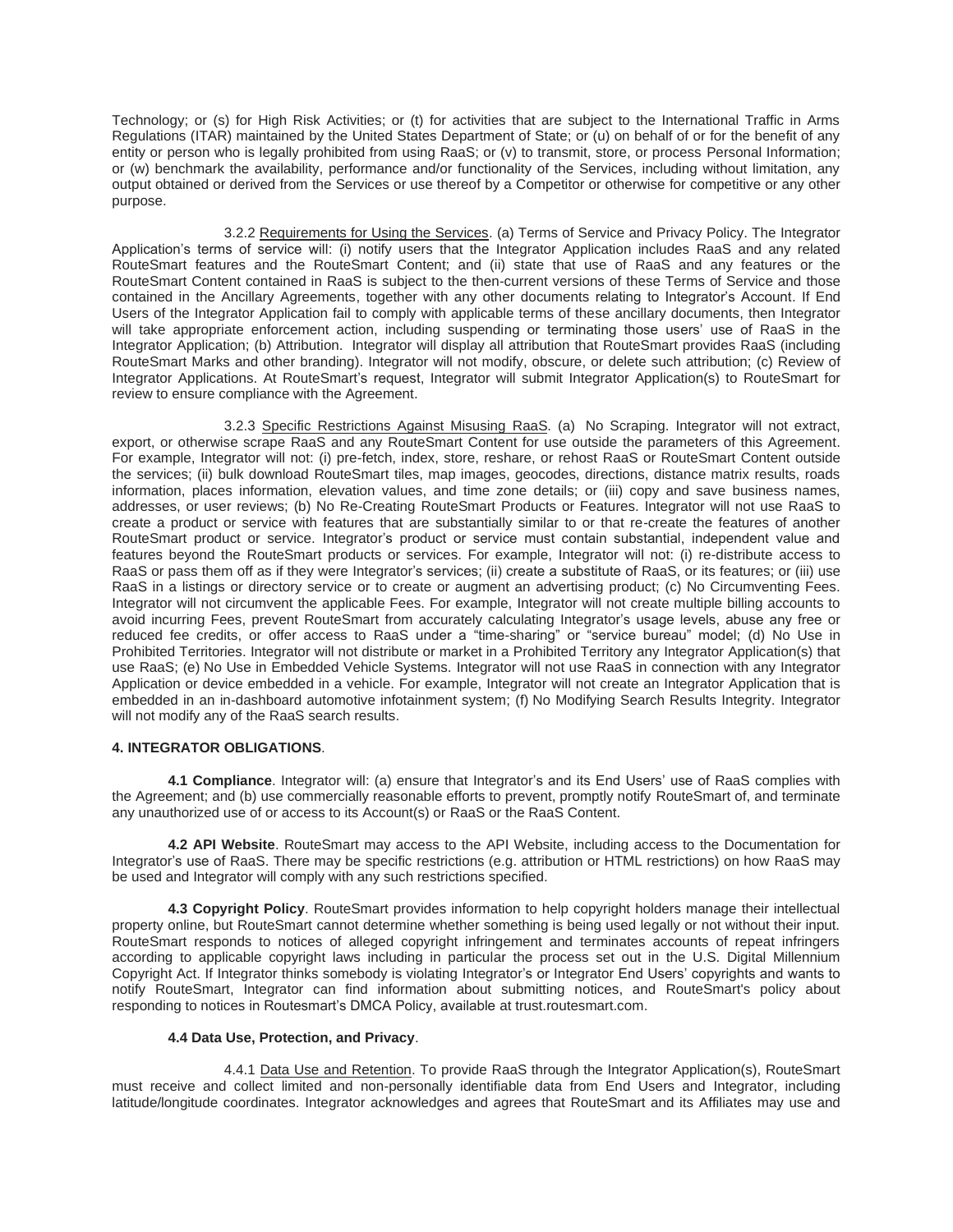retain this data to provide and improve RouteSmart products and services, subject to the RouteSmart Privacy Policy available for review at: trust.routesmart.com.

4.4.2 End User Information. (a) End User Privacy. Except with respect to geographic coordinate information, RouteSmart does not require access to Personal Information for Integrator to integrate RaaS in an Integrator Application. To the extent that an Integrator will collect and/or process Personal Information in connection with its Integrator Application(s), including where RaaS is integrated into the Integrator Application(s), Integrator is the controller of such Personal Information and shall comply with all applicable privacy and data security laws, including laws regarding services that store and access Cookies on End Users' devices. Integrator will not share Personal Information with RouteSmart; (b) End User Location Privacy Requirements. To safeguard End Users' location privacy, Integrator will ensure that the Integrator Application(s): (i) notify End Users in advance of (1) the type(s) of data that Integrator intends to collect from the End Users or the End Users' devices, and (2) the combination and use of End User's location with any other data provider's data; and (ii) will not obtain or cache any End User's location except with the End User's express, prior, revocable consent.

Unfortunately, no data transmission over the Internet can be guaranteed to be 100% secure. RouteSmart cannot ensure or warrant the security of any information you transmit to or from our on-line products and services and you do so at your own risk. RouteSmart values its relationship with its customers and uses commercially available technology to safeguard any information, including Personal Information collected through the Services. Nevertheless, the internet is an open medium and no data transmission through the internet is completely secure**, As such, RouteSmart does not guaranty or warranty the security of Personal Information, and RouteSmart assumes no responsibility or associated liability for access to, use, and/or storage and/or security of Personal Information that you may elect to transmit. You transmit Personal Information at your own risk. Unless you purchase storage services in another jurisdiction (as stated in your Quotation), any Personal Information transmitted by or through you is stored in the United States, regardless of your country of origin and your connection to the Services is through and to servers located in the United States. Unless you have purchased extra-territorial storage services, any Personal Information you provide will be processed and maintained in the United States, pursuant to United States laws, on RouteSmart servers and/or other network systems operated by or for RouteSmart's benefit. If your country of origin has laws or regulations which require that Personal Information be received, used, transferred and/or saved in a manner different than as stated in this Agreement, then you are not authorized to provide such information to RouteSmart and/or through the Subscription Product, unless you purchase storage services in a location acceptable under the laws of your jurisdiction.**

## **Your use of the Subscription Product and providing us with geographic coordinate information constitutes your confirmation that you have obtained such consent from your end users to this use to the extent required by applicable laws.**

**5. SUSPENSION.** In addition to all other rights available to RouteSmart based on Integrator's breach of this Agreement and/or any Ancillary Agreement, RouteSmart may suspend access to the Services (to Integrator and may require that Integrator suspend any and all End User access) as follows:

**5.1 For License Restrictions Violations**. RouteSmart may suspend access to RaaS without prior notice if Integrator (or any End User) breaches Section 3.2 (Subscription Requirements and Restrictions), or in any other circumstances where suspension is deemed by RouteSmart to be appropriate to (a) prevent or terminate the offending use, (b) prevent or resolve the Emergency Security Issue, (c) prevent use of RaaS by you or by a Competitor, including by you or by an End User for activities or behavior that is competitive to RouteSmart and its business, as determined by RouteSmart in its sole discretion, or (d) comply with applicable law.

**5.2 Ancillary Agreement Violations**. If RouteSmart becomes aware that Integrator's or any End User's use of RaaS violates the provisions of any Ancillary Agreement, RouteSmart will give Integrator notice of such violation by requesting that Integrator correct the violation. If Integrator fails to correct such violation within 24 hours, or if RouteSmart is otherwise required by applicable law or by the provisions of the applicable Ancillary Agreement to take immediate action, then RouteSmart may suspend all or part of Integrator's use of RaaS and/or require that Integrator suspend the violating End User's access to RaaS.

**5.3 Emergency Security Issues**. RouteSmart may immediately suspend access to RaaS if (a) there is an Emergency Security Issue or (b) RouteSmart is required to suspend such use immediately to comply with applicable law. At Integrator's request, unless prohibited by applicable law, RouteSmart will notify Integrator of the basis for the suspension as soon as is reasonably possible.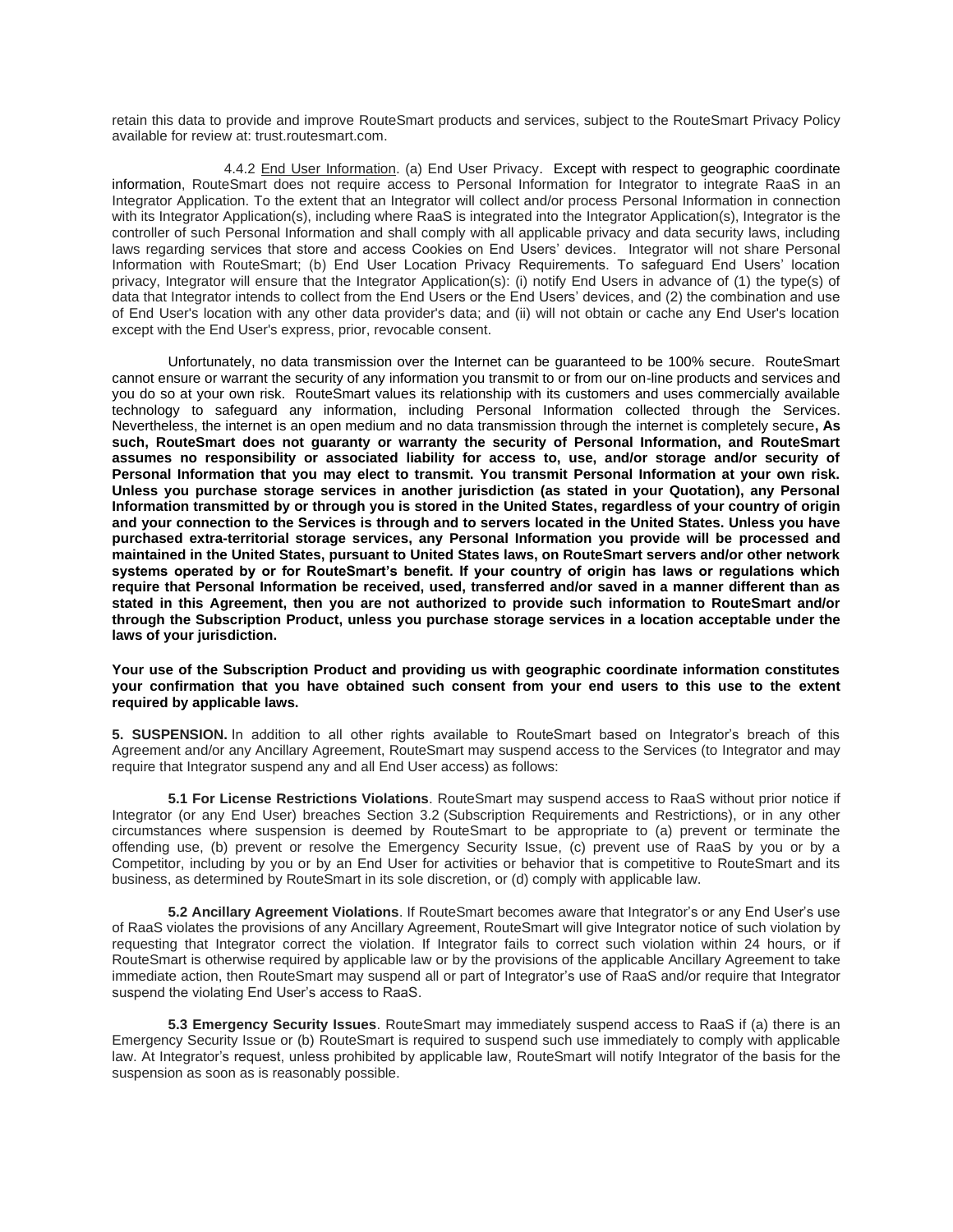**5.4 For Alleged Third-Party Intellectual Property Rights Infringement**. If the Integrator Application is alleged to infringe a third party's Intellectual Property Rights, RouteSmart may require Integrator to suspend distributing or selling the Integrator Application with 30 days' written notice until such Allegation is fully resolved. In any event, this Section 5.4 does not reduce Integrator's obligations under Section 15 (Indemnification).

## **6. INTELLECTUAL PROPERTY RIGHTS**

**6.1 Intellectual Property Rights**. ALL RIGHTS IN THE SERVICES AND ALL SOFTWARE AND OTHER MATERIALS AND INTELLECTUAL PROPERTY INCORPORATED THEREIN, NOT EXPRESSLY GRANTED IN THIS AGREEMENT ARE RESERVED BY ROUTESMART. The foregoing may be protected by United States and international copyright laws and treaties, as well as patent and other intellectual property laws and treaties. Except as expressly stated in this Agreement, this Agreement does not grant either party any rights, implied or otherwise, to the other's content or any of the other's intellectual property. As between the parties, Integrator owns all Intellectual Property Rights in the Integrator Application, and RouteSmart owns all Intellectual Property Rights in RaaS, the RouteSmart Technology, the RaaS Content, the Services and all software and other materials and intellectual property incorporated therein.

**6.2 Integrator Feedback**. If Integrator provides RouteSmart Feedback about RaaS, then RouteSmart may use that information without obligation to Integrator, and Integrator irrevocably assigns to RouteSmart all right, title, and interest in that Feedback.

**6.3 Reservation of Rights/Ownership.** ALL RIGHTS IN THE SERVICES NOT EXPRESSLY GRANTED IN THIS AGREEMENT ARE RESERVED BY ROUTESMART. The Services may be protected by United States and international copyright laws and treaties, as well as patent and other intellectual property laws and treaties. The RouteSmart Technology incorporates technology provided by third parties ("Third Party Technology") and your use of the RouteSmart Technology is conditioned upon your compliance with all applicable Third Party Technology flowdown terms and other conditions (available for review at trust.routesmart.com). Except for the limited rights granted by RouteSmart in this Agreement, as between the parties, all title, copyright, patent and other proprietary rights, including trade secrets (if any), in and to all copies of the Services (including in all RouteSmart Technology and Third Party Technology) are owned solely and exclusively by RouteSmart or its suppliers as applicable.

# **7. SUPPORT SERVICES**

**7.1 By RouteSmart**. Technical and Support Services will be provided by RouteSmart to Integrator in accordance with RouteSmart's then-current technical support services policy (the "Technical Support Services Policy") available for review at trust.routesmart.com, and for the fees set forth in the Quotation. Such Technical and Support Services are included in the subscription fees specified in the Quotation which may change from time to time in RouteSmart's sole discretion.

**7.2 By Integrator**. Integrator is responsible for technical support of its Integrator Applications.

**7.3 End of Life Policy**. RouteSmart will notify Integrator at least three (3) months before making material discontinuance(s) or backwards incompatible change(s) to RaaS, unless RouteSmart reasonably determines that: (a) RouteSmart cannot do so by law or by contract (including if there is a change in applicable law or contract) or (b) continuing to provide RaaS in its then-current form could create a (i) security risk or (ii) economic or technical burden.

# **8. CONFIDENTIAL INFORMATION**

**8.1 Obligations**. Subject to Section 8.2 (Required Disclosure), the recipient will use the other party's Confidential Information only to exercise its rights and fulfill its obligations under the Agreement. The recipient will use reasonable care to protect against disclosure of the other party's Confidential Information to parties other than the recipient's employees, Affiliates, agents, or professional advisors ("Representatives") who need to know it and who have a legal obligation to keep it confidential. The recipient will ensure that its Representatives are also subject to the same non-disclosure and use obligations.

**8.2 Required Disclosure**. The recipient may disclose the other party's Confidential Information to the extent required by applicable Legal Process; provided that the recipient uses commercially reasonable efforts to: (a) promptly notify the other party of such disclosure before disclosing; and (b) comply with the other party's reasonable requests regarding its efforts to oppose the disclosure. Notwithstanding the foregoing, subsections (a) and (b) above will not apply if the recipient determines that complying with (a) and (b) could: (i) result in a violation of Legal Process; (ii) obstruct a governmental investigation; and/or (iii) lead to death or serious physical harm to an individual. As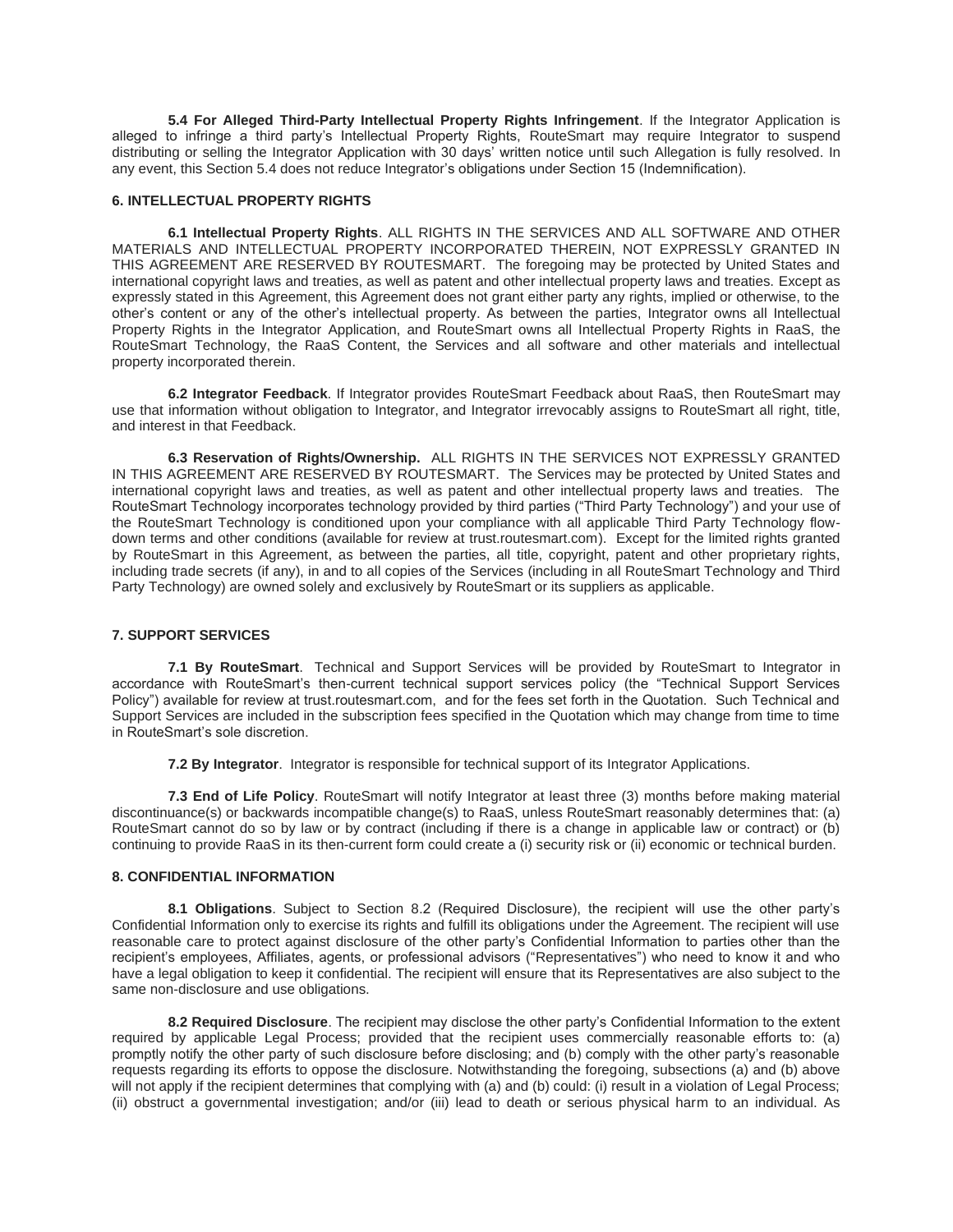between the parties, Integrator is responsible for responding to all third party requests concerning its use and Integrator End Users' use of the Services.

## **9. TERM AND TERMINATION**

**9.1 Agreement Term**. The initial term of this Agreement will begin on the Effective Date and, unless earlier terminated in accordance with this Agreement, shall continue for the period stated in the applicable Quotation (or if applicable, until (i) you have exhausted the route credits purchased under the applicable Quotation or (ii) the route credits have expired per the terms stated in the Quotation) (the "Initial Term"). This Agreement shall renew if and as provided in the Quotation. The Initial Term and the Renewal Term(s) (if any) are, collectively, the "Term."

## **9.2 Termination**

9.2.1 Termination for Cause. Either party may terminate this Agreement: (a) upon 30 days prior written notice if the other party materially breaches this Agreement and/or any Ancillary Agreement and such breach remains uncured at the expiration of such period (the "Cure Period"); or (b) if the other party becomes the subject of a petition in bankruptcy or any other proceeding relating to insolvency, receivership, liquidation or assignment for the benefit of creditors. In addition, RouteSmart may, without prejudice to any other rights it may have, terminate this Agreement and the licenses granted hereunder if you or any Affiliate or any End User are in breach of the license, confidentiality and/or proprietary rights provisions of this Agreement, or in the event of any default under any Ancillary Agreement or any other agreement between you and RouteSmart or RouteSmart's technology solutions providers. If RouteSmart provides you with written notice of a breach of this Agreement and/or any Ancillary Agreement, RouteSmart may suspend your access to the Services, and that of your End Users, during the Cure Period until you cure such breach. In the event you breach this Agreement and/or any Ancillary Agreement, RouteSmart's right to suspend or terminate this Agreement and/or its provision of the Services and other Services shall not relieve you of your obligation to pay any accrued and unpaid fees due. In the event you terminate this Agreement for cause, you shall be entitled to a refund of any prepaid subscription fees that you paid to RouteSmart, pro-rated over the balance of the then-current billing period. Such refund shall be your sole and exclusive remedy for RouteSmart's failure to provide Services as provided in this Agreement.

9.2.2 Insolvency. If you become insolvent, take any step leading to cessation as a going concern, fail to pay your debts as they become due, or cease business operations continuously for longer than thirty (30) days, then RouteSmart may immediately terminate this Agreement on notice to you unless you immediately give RouteSmart adequate assurance of the future performance of this Agreement. If insolvency proceedings are commenced with respect to you, and if this Agreement has not otherwise terminated, then RouteSmart may suspend all further performance of this Agreement until you assume this Agreement and provide adequate assurance of performance thereof or reject this Agreement pursuant to Section 365 of the Bankruptcy Code or any similar or successor provision, it being agreed by the parties that this is an executory contract and that the Services shall be treated as "Intellectual Property" of RouteSmart under the provisions of the Bankruptcy Code. Any such suspension of further performance by RouteSmart pending your assumption or rejection will not be a breach of this Agreement, and will not affect RouteSmart's right to pursue or enforce any of its rights under this Agreement or otherwise. You acknowledge and agree that: (a) the licenses and rights granted in this Agreement to you are licenses and rights to "intellectual property" within the definition of Section 101(35A) of the Bankruptcy Code; (b) RouteSmart will have such rights, pursuant to this Agreement, as a licensor under the Bankruptcy Code; (c) following an entry for an order for relief under the Bankruptcy Code, you (as debtor in possession) or the bankruptcy trustee will not interfere with the rights of RouteSmart as provided in this Agreement.

9.2.3 Termination by RouteSmart. In addition to the remaining provisions of this Section 9, RouteSmart may terminate this Agreement and your use of the Services, immediately upon notice to you, if RouteSmart believes, in its sole and absolute discretion, that you or any End User is acting as a Competitor or are otherwise in violation of the provisions of this Agreement and/or are engaging in activities or behavior that is competitive to RouteSmart and its business.

9.2.4 Termination for Convenience. Following the expiration of the Initial Term, you may terminate this Agreement, with or without cause, upon thirty (30) days prior written notice to RouteSmart. In addition, RouteSmart may terminate this Agreement at any time, with thirty (30) days' written notice. If RouteSmart terminates this Agreement pursuant to this Section 9.2.4, and provided that you are not in default under this Agreement (or any Ancillary Agreement of other agreement with RouteSmart), RouteSmart will refund to you any prepaid subscription fees that you paid to RouteSmart, pro-rated over the balance of the then—current billing period.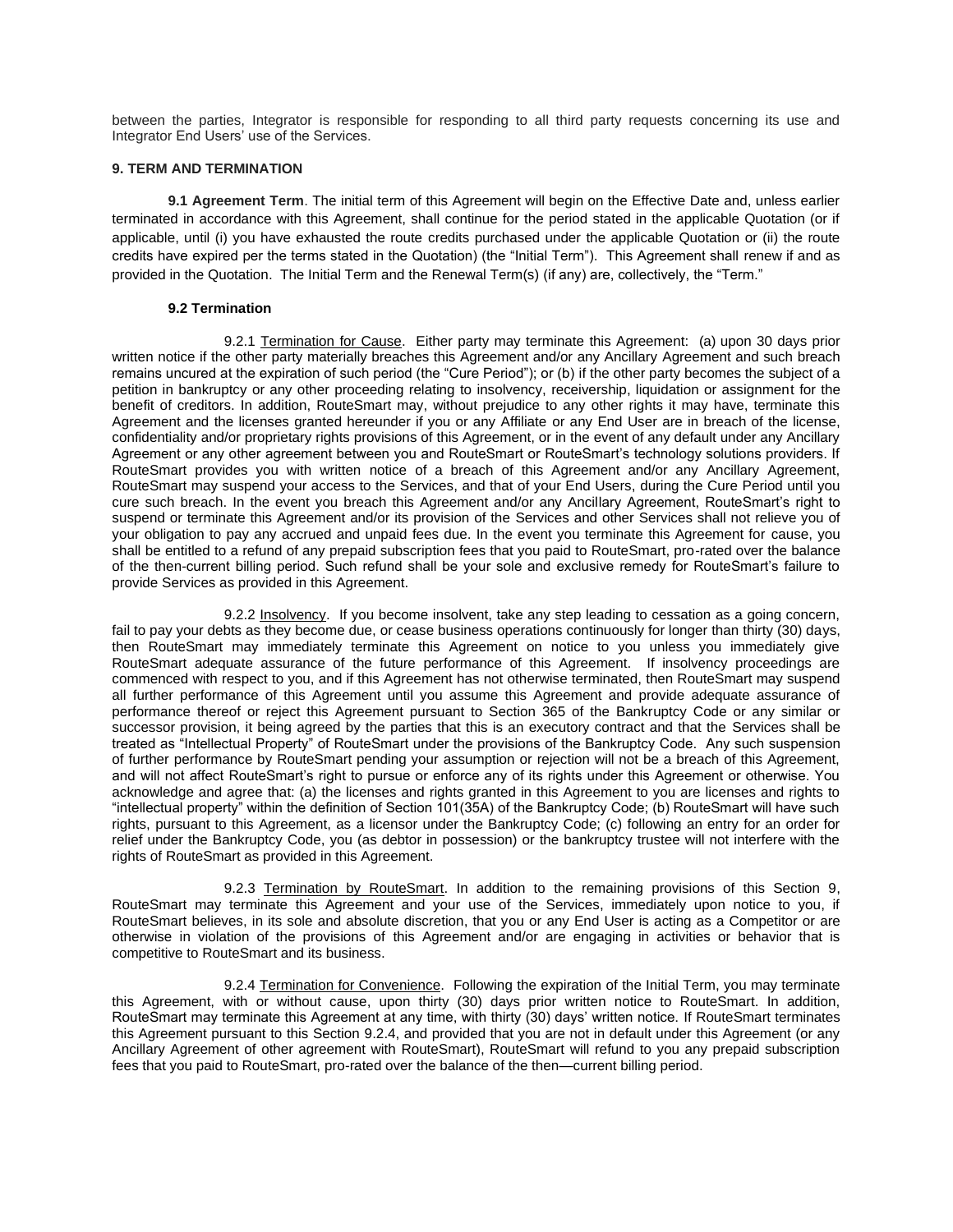9.2.5 Termination for Violation of FUP. RouteSmart has termination rights under the FUP, which applies to you and your End Users. The current version of the FUP may be viewed at trust.routesmart.com.

### **9.3 Effect of Termination**.

9.3.1 Obligations. Upon termination of this Agreement, you and your End Users shall have no further right or license to access or use the Services or any of the materials referenced in Section 10, and shall promptly stop accessing or using the Services. After the expiration or termination of this Agreement, RouteSmart may take such action as is reasonably necessary at any time to suspend/block such access without liability to you or your Affiliates and/or your End Users.

9.3.2 Surviving Provisions. The provisions of this Agreement relating to payment terms, subscription use restrictions, data use, protection and privacy, Intellectual Property Rights (including as to Feedback), Confidential Information, disclaimers, limitations on liability, indemnification, this Section 9.3.2 and the provisions of Section 16 (Miscellaneous) and Section 17 (Definitions) shall survive any expiration or sooner termination of this Agreement.

**10. PUBLICITY.** During the Term only, Integrator may state publicly that it is a customer of RouteSmart and that it integrates RaaS into the Integrator Application(s). Any use of RouteSmart trademarks, service marks and other branding is subject to RouteSmart's prior written consent, which is revocable at any time upon written notice. RouteSmart may include Integrator's name (and include Integrator's Marks and other branding) in a list of RouteSmart customers, online or in promotional materials. RouteSmart may also verbally reference Integrator as a customer of RaaS. Any use of a party's Marks will inure to the benefit of the party holding Intellectual Property Rights to those Marks. A party may revoke the other party's right to use its Marks under this Section with written notice to the other party and a reasonable period to stop the use. In addition, each party's rights to use the other party's Marks shall automatically cease upon termination of this Agreement.

**11. REPRESENTATIONS AND WARRANTIES**. Each party represents and warrants that: (a) it has full power and authority to enter into the Agreement and perform its obligations stated herein; and (b) it will comply with all laws, including all Export Control Laws and Anti-Bribery Laws, applicable to its provision, receipt, or use, of RaaS and the RouteSmart Content, as applicable.

**12. DISCLAIMER**. ROUTESMART CONTENT EMBEDDED WITHIN RAAS HAS BEEN OBTAINED FROM SOURCES BELIEVED TO BE RELIABLE, BUT ITS ACCURACY AND COMPLETENESS ARE NOT GUARANTEED. ROUTESMART CONTENT MAY CONTAIN NONCONFORMITIES, DEFECTS, ERRORS OR OMISSIONS. WITHOUT LIMITING THE GENERALITY OF THE PRECEDING SENTENCE, EXCEPT AS OTHERWISE PROVIDED IN THIS AGREEMENT, ROUTESMART AND ITS THIRD PARTIES DO NOT WARRANT THAT RAAS AND THE ROUTEMSART CONTENT. ROUTESMART DOES NOT MAKE ANY WARRANTIES OR REPRESENTATIONS THAT RAAS AND THE ROUTESMART CONTENT ARE SUITABLE FOR THE INTEGRATOR APPLICATION. INTEGRATOR MUST EXERCISE INDEPENDENT JUDGMENT WHEN USING RAAS TO ENSURE THAT THE INTEGRATOR APPLICATION IS SAFE FOR END USERS AND OTHER THIRD PARTIES. INFORMATION DERIVED FROM INTEGRATION OF RAAS INTO INTEGRATOR APPLICATION(S) SHOULD NOT BE USED AS THE ONLY BASIS FOR ROUTING DECISIONS. ROUTESMART WILL ONLY BE REQUIRED TO PROVIDE THE REMEDIES EXPRESSLY STATED IN THIS AGREEMENT FOR FAILURE TO PROVIDE RAAS AND THE ROUTESMART CONTENT. ROUTESMART SPECIFICALLY DISCLAIMS ANY AND ALL LIABILITY FOR LOSSES, DAMAGES OF ANY NATURE, WHETHER DIRECT OR INDIRECT, TORT OR CONTRACT, FEES OR CLAIMS TO THE EXTENT ARISING OUT OF INTEGRATOR'S USE OF YOUR PASSWORDS, OR INTEGRATOR'S OR ITS END USERS' USE OF RAAS AND THE ROUTESMART CONTENT GENERALLY, IN A MANNER NOT PERMITTED UNDER THIS AGREEMENT. TO THE MAXIMUM EXTENT PERMITTED BY APPLICABLE LAW, ROUTESMART DISCLAIMS ALL WARRANTIES, WHETHER EXPRESS, IMPLIED OR STATUTORY, INCLUDING BUT NOT LIMITED TO WARRANTIES OF MERCHANTABILITY OR FITNESS FOR A PARTICULAR PURPOSE OR ANY PURPOSE, RELIABILITY, ACCURACY, TITLE AND NON-INFRINGEMENT.

EXCEPT AS EXPRESSLY PROVIDED FOR IN THE AGREEMENT, TO THE FULLEST EXTENT PERMITTED BY APPLICABLE LAW, ROUTESMART: (A) DOES NOT MAKE ANY WARRANTIES OF ANY KIND, WHETHER EXPRESS, IMPLIED, STATUTORY, OR OTHERWISE, INCLUDING WARRANTIES OF MERCHANTABILITY, FITNESS FOR A PARTICULAR USE, NONINFRINGEMENT, OR ERROR-FREE OR UNINTERRUPTED USE OF RAAS OR THE ROUTESMART CONTENT; (B) MAKES NO REPRESENTATION ABOUT CONTENT OR INFORMATION ACCESSIBLE THROUGH RAAS.

### **13. INDEMNIFICATION**.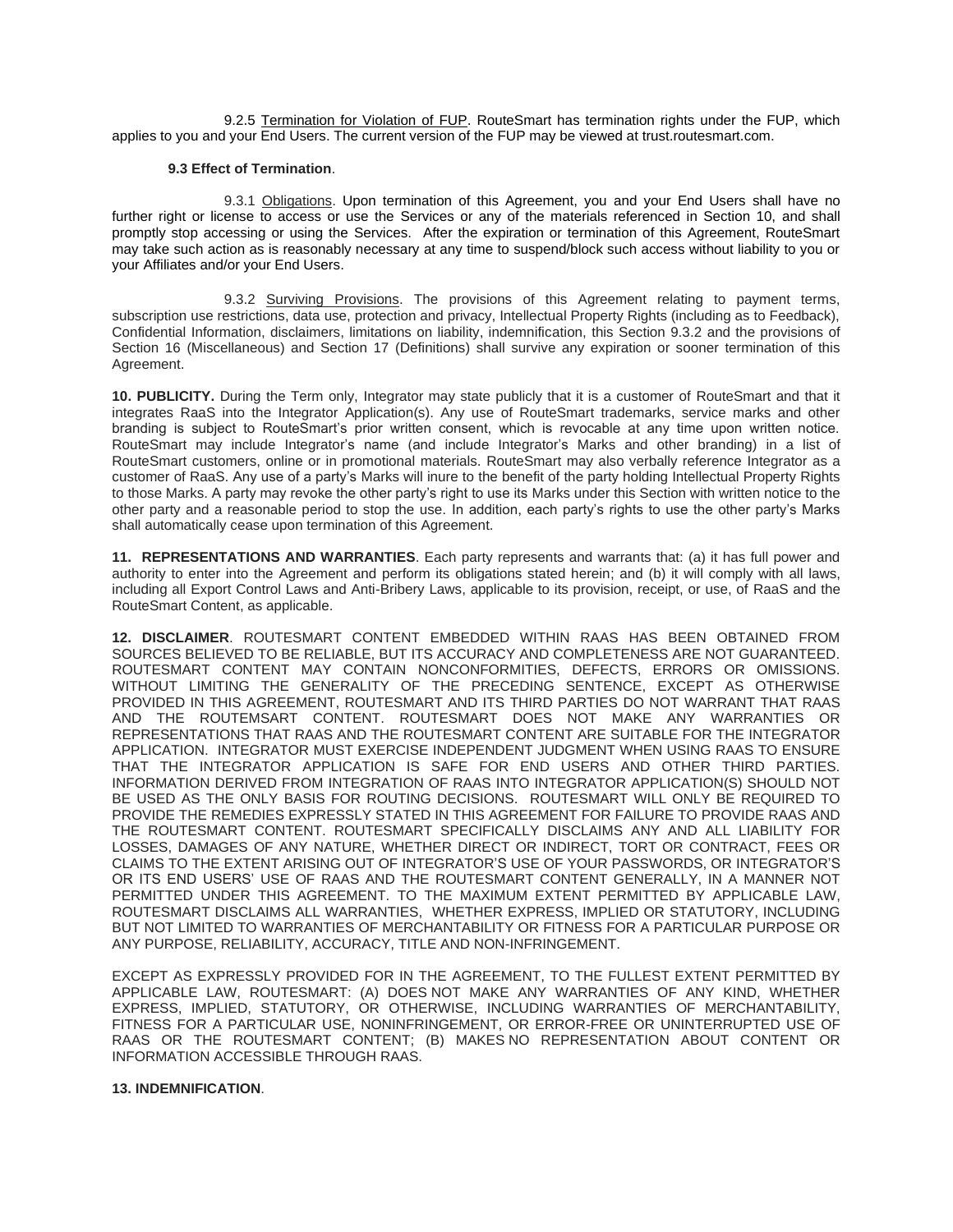**13.1 By Integrator**. Unless prohibited by applicable law, Integrator will defend RouteSmart and its Affiliates and indemnify them against Indemnified Liabilities in (a) any Third-Party Legal Proceeding to the extent arising from (i) any Integrator Indemnified Materials or (ii) Integrator's or an End User's use of RaaS and/or the RouteSmart Content in violation of this Agreement or any applicable law; and (b) any Legal Proceeding to the extent arising from any violation of this Agreement or any Ancillary Agreement by Integrator or an End User.

**13.2 By RouteSmart**. Provided that Integrator is current on all Fees and not otherwise in default under this Agreement, RouteSmart will defend Integrator and its Affiliates participating under the Agreement ("Integrator Indemnified Parties"), and indemnify them against Indemnified Liabilities in any Third-Party Legal Proceeding to the extent arising from an Allegation that Integrator Indemnified Parties' use of RouteSmart Indemnified Materials in strict accordance with this Agreement and applicable law infringes the third party's Intellectual Property Rights. Except as otherwise provided in the previous sentence, RouteSmart will not be responsible for any costs, expenses or compromise with respect to a Legal Proceeding or other claim that are incurred or made by you without RouteSmart's prior written consent. The provisions of this Section notwithstanding, RouteSmart shall have no indemnification obligation or liability for any infringement claim to the extent that such claim is based on (i) Integrator Materials, or failure by Integrator or its End Users to comply with any law or regulation applicable to RaaS or use of RaaS or the RouteSmart Content (ii) breach of this Agreement or any Ancillary Agreement by Integrator or an End User; (iii) use of RaaS in combination with any items not supplied or approved by RouteSmart; (iv) any alteration of RaaS by Integrator or an End User or a Integrator Affiliate or any third party acting on behalf of any of the foregoing; or (v) continuation by Integrator or its Affiliates or End Users of infringing activity relating to RaaS after being notified in writing of the infringement.

**13.3 Conditions**. Sections 13.1 and 13.2 will apply only to the extent that: (a) The indemnified party has promptly notified the indemnifying party in writing of any Allegation(s) that preceded the Legal Proceeding and cooperates reasonably with the indemnifying party to resolve the Allegation(s) and Legal Proceeding. If breach of this Section 13.3 (a) prejudices the defense of the Legal Proceeding, the indemnifying party's obligations under Section 13.1 or 13.2 (as applicable) will be reduced in proportion to the prejudice; (b) The indemnified party tenders sole control of the indemnified portion of the Legal Proceeding to the indemnifying party, subject to the following: (i) the indemnified party may appoint its own non-controlling counsel, at its own expense; and (ii) any settlement requiring the indemnified party to admit liability, pay money, or take (or refrain from taking) any action, will require the indemnified party's prior written consent, not to be unreasonably withheld, conditioned, or delayed.

**13.4 Remedies**. (a) If RouteSmart reasonably believes RaaS might infringe a third party's Intellectual Property Rights, then RouteSmart may, at its sole option and expense: (i) procure the right for Integrator to continue using RaaS; (ii) modify RaaS to make it non-infringing without materially reducing its functionality; or (iii) replace RaaS with a non-infringing, functionally equivalent alternative; and (b) If RouteSmart does not believe the remedies in Section 13.4(a) are commercially reasonable, then RouteSmart may suspend or terminate Integrator's use of RaaS and the RouteSmart Content.

**13.5 Sole Rights and Obligations**. Without affecting either party's termination rights, this Section 13 states the parties' sole and exclusive remedy under this Agreement for any third party's Intellectual Property Rights Allegations and Third-Party Legal Proceedings covered by this Section 13 (Indemnification).

### **14. LIMITATION OF LIABILITY.**

**14.1 Limitation on Indirect Liability**. TO THE MAXIMUM EXTENT PERMITTED BY APPLICABLE LAW, ROUTESMART'S AND ROUTESMART'S THIRD PARTIES, WILL NOT BE LIABLE UNDER THIS AGREEMENT FOR LOST REVENUES OR PROFITS (WHETHER DIRECT OR INDIRECT), SAVINGS, GOODWILL, INDIRECT, SPECIAL, INCIDENTAL, CONSEQUENTIAL, EXEMPLARY, OR PUNITIVE DAMAGES, EVEN IF ROUTESMART AND/ OR THE THIRD PARTY, AS APPLICABLE, KNEW OR SHOULD HAVE KNOWN THAT SUCH DAMAGES WERE POSSIBLE AND EVEN IF DIRECT DAMAGES DO NOT SATISFY A REMEDY.

**14.2 Limitation on Amount of Liability**. TO THE MAXIMUM EXTENT PERMITTED BY APPLICABLE LAW, ROUTESMART AND ROUTESMART'S THIRD PARTIES MAY NOT BE HELD LIABLE UNDER THIS AGREEMENT FOR MORE THAN THE AMOUNT PAID BY INTEGRATOR TO ROUTESMART UNDER THIS AGREEMENT DURING THE TWELVE MONTHS BEFORE THE EVENT GIVING RISE TO LIABILITY.

**14.3 Exceptions to Limitations**. These limitations of liability do not apply to RouteSmart's obligations under the provisions of Section 13 (Indemnification).

**15. U.S. FEDERAL AGENCY USERS; COMPLIANCE WITH EXPORT CONTROL LAWS**. RaaS is subject to U.S. export control laws and regulations. Integrator agrees to comply with all applicable U.S. export laws applicable to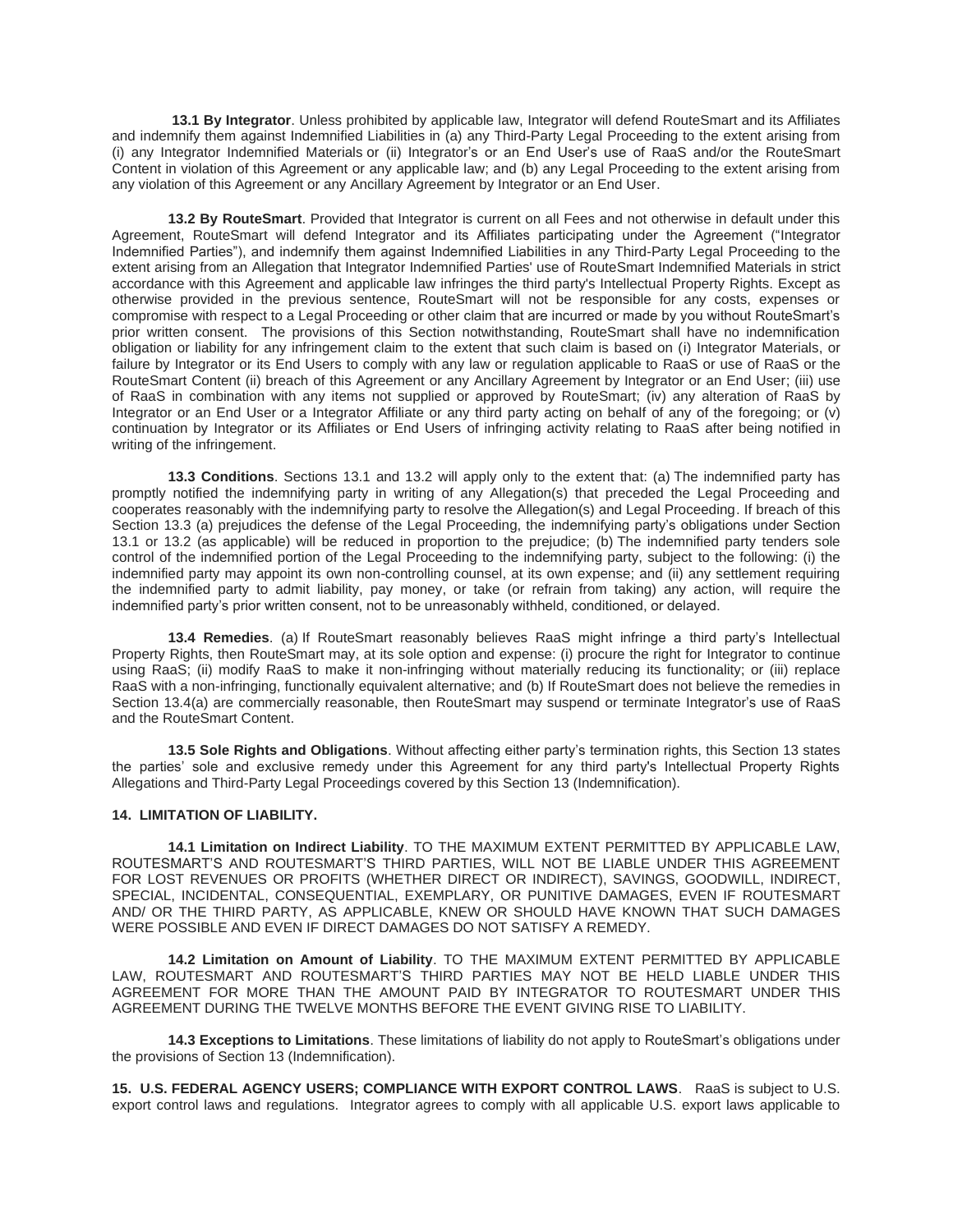RaaS. If Integrator or any End User is an agency or department of the United States government ("Government"), the use, duplication, reproduction, release, modification, disclosure or transfer of RaaS, in whole or in part, of any kind including but not limited to technical data, manuals or Documentation, is limited by and in accordance with this Agreement as "restricted computer software" in accordance with FAR 27.401 and 27.405(b)(2) for civilian agencies, and is limited by and in accordance with this Agreement as "commercial computer software" in accordance with DFAR Supplement 227.7202-3 for military agencies as may be amended from time to time or as replaced or succeeded by substantially similar regulations. Use of RaaS by the Government constitutes acknowledgment of RouteSmart's proprietary rights therein. Contractor or manufacturer is RouteSmart Technologies, Inc. Neither Integrator nor any End User, nor any of its or their subsidiaries or, any of its or their directors, officers, employees, agents, affiliates or representatives may be an individual or entity ("Person") currently the subject of any sanctions administered or enforced by the United States Department of Treasury's Office of Foreign Assets Control ("OFAC"), or other relevant sanctions authority (collectively, "Sanctions"), Neither Integrator nor any End User may be located, organized or resident in a country or territory that is the subject of Sanctions; and neither Integrator nor any End User may be knowingly engaged in, or in the past have knowingly engaged in, and shall not engage in, any dealings or transactions with any Person, or in any country or territory, that is the subject of Sanctions, unless allowable under applicable law, rule or regulations.

### **16. MISCELLANEOUS**.

**16.1 Notices**. All notices must be in writing and addressed to the other party's primary point of contact, set forth in the Quotation to which this Agreement is a part. The email address for notices being sent to RouteSmart is legal@routesmart.com. Notice will be treated as given on receipt as verified by written or automated receipt or by electronic log (as applicable).

**16.2 Assignment**. Neither party may assign or otherwise transfer this Agreement or its rights, duties or obligations under this Agreement whether in a sale of assets or stock of the transferring party, merger, or otherwise by operation of law, in whole or in part, without the other party's prior written consent, except that RouteSmart may assign this Agreement in its entirety to any purchaser of all or substantially all business or assets pertaining to the line of business to which this Agreement relates or to any subsidiary business without approval. Any other attempt to assign is void. This Agreement will be binding upon, and inure to the benefit of, the respective permitted assignees, transferees and successors of each of the parties. Subject to the conflicting provisions, if any, in any Ancillary Agreement, this Agreement does not confer any benefits on any third party unless it expressly states that it does.

**16.3 Force Majeure**. Other than with respect to payment of Fees, neither party will be liable for failure or delay in performance to the extent caused by circumstances beyond its reasonable control, including acts of God, natural disasters, governmental or judicial orders, pandemic or epidemic events, terrorism, riots, or war.

**16.4 No Partnership**. This Agreement does not create any agency, partnership or joint venture between the parties. RouteSmart may subcontract obligations under the Agreement but will remain liable to Integrator for any subcontracted obligations.

**16.5 No Waiver**. Neither party will be treated as having waived any rights by not exercising (or delaying the exercise of) any rights under this Agreement.

**16.6 Severability**. If any term (or part of a term) of this Agreement is invalid, illegal, or unenforceable, the rest of the Agreement will remain in effect.

### **16.7 Governing Law; Venue**.

### **16.7.1 Governing Law; Venue**.

**16.7.1.1** For U.S. City, County, and State Government Entities. If you are a U.S. city, county or state government entity, then the Agreement is silent regarding governing law and venue.

**16.7.1.2** For U.S. Federal Government Entities. If you are a U.S. Federal Government entity then the following applies: ALL CLAIMS ARISING OUT OF OR RELATING TO THIS AGREEMENT OR THE SERVICES WILL BE GOVERNED BY THE LAWS OF THE UNITED STATES OF AMERICA, EXCLUDING ITS CONFLICT OF LAWS RULES. SOLELY TO THE EXTENT PERMITTED BY FEDERAL LAW: (I) THE LAWS OF THE STATE OF NEW YORK (EXCLUDING NEW YORK'S CONFLICT OF LAWS RULES) WILL APPLY IN THE ABSENCE OF APPLICABLE FEDERAL LAW; AND (II) FOR ALL CLAIMS ARISING OUT OF OR RELATING TO THIS AGREEMENT OR THE SERVICES, THE PARTIES CONSENT TO PERSONAL JURISDICTION IN, AND THE EXCLUSIVE VENUE OF, THE COURTS IN HOWARD COUNTY, MARYLAND.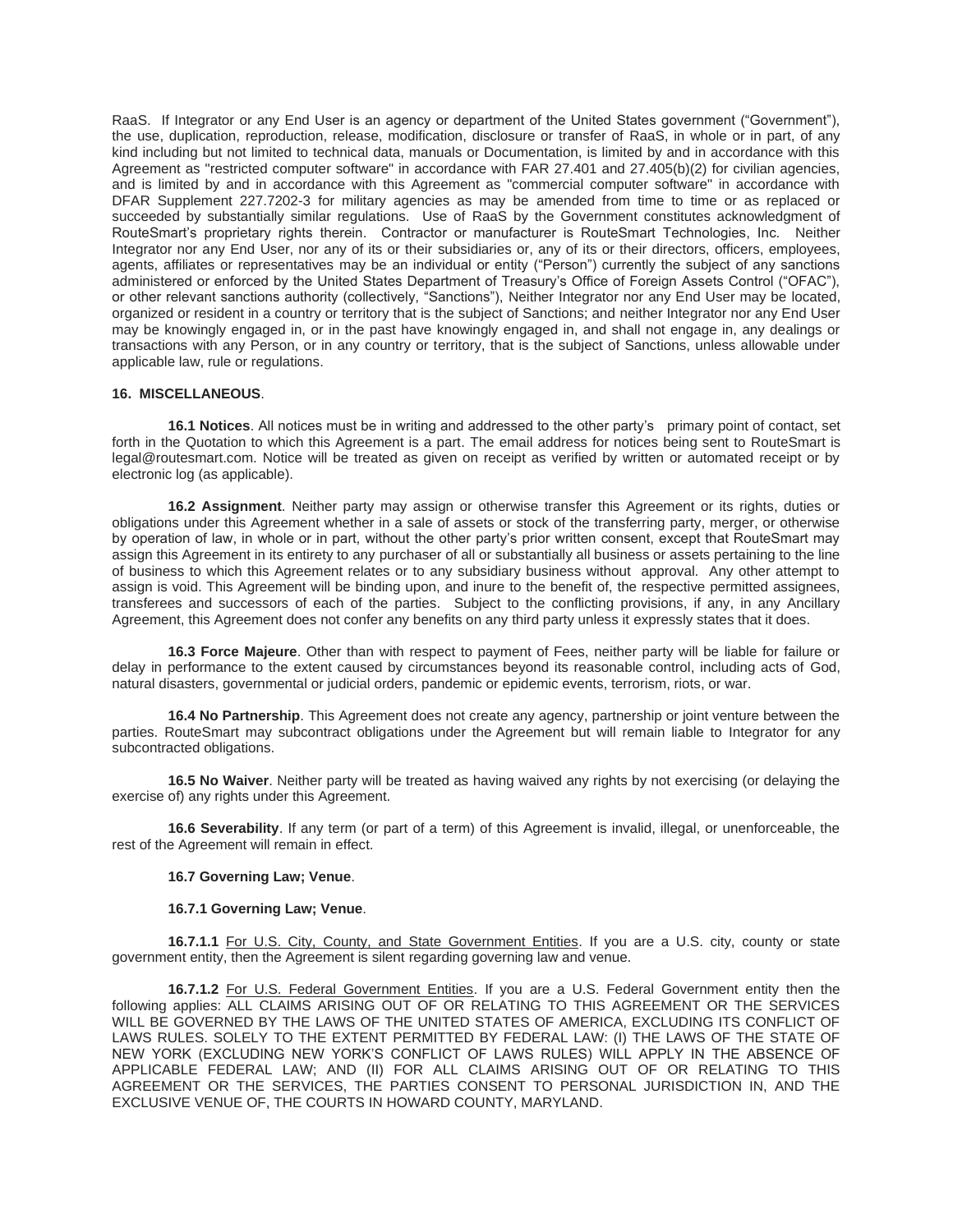**16.7.1.3** For All Other U.S. Entities. If you are an entity located in the United States of America, Its Possessions, and Territories and not subject to the provisions of Section 16.7.1.1 or 16.71.2, then the following applies: ALL CLAIMS ARISING OUT OF OR RELATING TO THIS AGREEMENT OR THE SERVICES WILL BE GOVERNED BY NEW YORK'S LAW, EXCLUDING THAT STATE'S CONFLICT OF LAWS RULES, AND WILL BE LITIGATED EXCLUSIVELY IN THE FEDERAL OR STATE COURTS OF HOWARD COUNTY, MARYLAND, USA; THE PARTIES CONSENT TO PERSONAL JURISDICTION IN THOSE COURTS.

**16.7.1.4** For All Other Entities. If you are an entity not located in the United States of America, Its Possessions, and Territories, then the following applies: ALL DISPUTES ARISING IN CONNECTION WITH THIS AGREEMENT THAT CANNOT BE SETTLED THROUGH GOOD FAITH DISPUTE RESOLUTION EFFORTS AND NEGOTIATION BETWEEN THE PARTIES SHALL BE FINALLY SETTLED UNDER THE RULES OF ARBITRATION OF THE INTERNATIONAL CHAMBER OF COMMERCE BY ONE (1) ARBITRATOR FLUENT IN THE ENGLISH LANGUAGE AND WITH SIGNIFICANT EXPERIENCE IN THE SOFTWARE AND CLOUD SERVICES INDUSTRY, APPOINTED IN ACCORDANCE WITH SAID RULES. THE LANGUAGE OF THE ARBITRATION SHALL BE IN ENGLISH. THE PLACE OF THE ARBITRATION SHALL BE AT A MUTUALLY AGREED LOCATION AND IF THE PARTIES CANNOT REACH AGREEMENT, THE PLACE OF ARBITRATION SHALL BE AT THE HAGUE. This Agreement shall not be governed by the United Nations Convention on Contracts for the International Sale of Goods, the application of which is expressly excluded. Either party shall, at the request of the other, make available documents or witnesses relevant to the major aspects of the dispute subject to ROUTESMART'S right to maintain the secrecy of its Confidential Information.

**16.7.2 Waiver of Jury Trial**. THE PARTIES SPECIFICALLY WAIVE ANY RIGHT TO TRIAL BY JURY IN ANY COURT WITH RESPECT TO ANY CONTRACTUAL, TORTIOUS, OR STATUTORY CLAIM, COUNTERCLAIM, OR CROSS-CLAIM AGAINST THE OTHER ARISING OUT OF OR CONNECTED IN ANY WAY TO THIS AGREEMENT, BECAUSE THE PARTIES HERETO, BOTH OF WHOM ARE REPRESENTED BY COUNSEL, BELIEVE THAT THE COMPLEX COMMERCIAL AND PROFESSIONAL ASPECTS OF THEIR DEALINGS WITH ONE ANOTHER MAKE A JURY DETERMINATION NEITHER DESIRABLE NOR APPROPRIATE.

**16.7.3 Equitable Relief**. You agree that RouteSmart may seek equitable relief, including preliminary and permanent injunction, in any court of competent jurisdiction to prevent or enjoin misappropriation, misuse, unauthorized disclosure or infringement of any intellectual property rights and/or Confidential Information in addition to any other remedies or damages to which it may be entitled. You agree that RouteSmart has the right to audit your compliance with this Agreement on thirty (30) days' advance written notice during normal business hours, provided that such audit does not unreasonably interfere with your or any of your Affiliate's business operations.

**16.8 Amendments**. Except as otherwise expressly provided for in this Agreement, any amendment must be in writing, signed by both parties, and expressly state that it is amending this Agreement.

**16.9 Conflicting Terms**. If there is a conflict between the documents that make up this Agreement, the documents will control in the following order: the Account agreement (if any) but only as to the pricing and payment terms set forth therein, the terms contained in the Ancillary Agreements, but only as to the specific rights and obligations set forth in those documents, and this Agreement.

**16.10 Entire Agreement**. This Agreement (which includes each Quotation between you and RouteSmart and all Ancillary Agreements) constitutes the complete agreement between you and RouteSmart relating to the subject matter hereto and supersedes all prior or contemporaneous agreements and representations, written or oral, concerning such subject matter. In the event of any inconsistency or conflict between the terms of this Agreement and any Quotation, the terms of this Agreement shall govern and control. Only the English version of this Agreement is binding. Versions in other languages merely constitute a convenience translation for you and shall not be legally binding.

## **17. DEFINITIONS**

"Account" means Integrator's RouteSmart account.

"Affiliate" means any entity that directly or indirectly Controls, is Controlled by, or is under common Control with a party.

"Allegation" means an unaffiliated third party's allegation.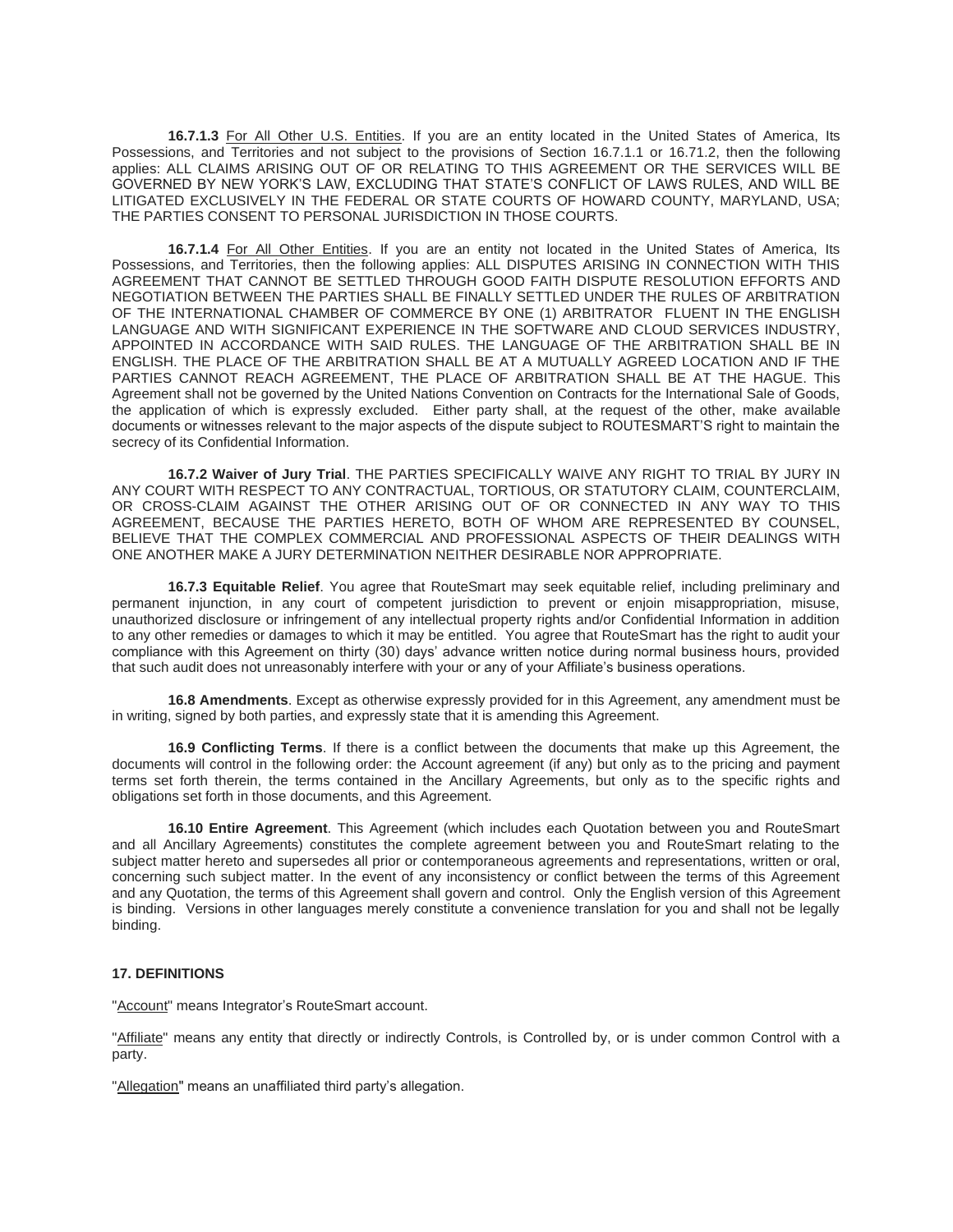"Ancillary Agreement" means additional agreements, terms of use or conditions, flow-down terms, and any other documents incorporated herein (whether by reference in this Agreement, the Quotation, or in any other agreement incorporated within or linked to this Agreement).

"Competitor" means any person or entity, including Integrator and/or any End User, who engages in activities or behavior that is competitive to RouteSmart and its business, as determined by RouteSmart in its sole discretion.

"Confidential Information" means information that one party (or an Affiliate) discloses to the other party under this Agreement, and which is marked as confidential or would normally under the circumstances be considered confidential information. It does not include information that is independently developed by the recipient, is rightfully given to the recipient by a third party without confidentiality obligations, or becomes public through no fault of the recipient.

"Control," "Controls," or "Controlled by" means having control of greater than 50% of the voting rights or equity interests of a party.

"Documentation" means associated user guides, training manuals, computer-assisted learning tools, and other explanatory materials provided by RouteSmart, and including all updates, supplements, and modifications thereto relating to RaaS.

"Emergency Security Issue" means either: (a) Integrator's or Integrator End Users' use of RaaS which could disrupt: (i) the use of RaaS and/or the RouteSmart Content by other Integrators or End Users; (ii) other customers' or their customer end users' use of RaaS; or (iii) the RouteSmart network or servers used to provide RaaS; or (b) unauthorized third party access to RaaS or the RouteSmart Content.

"Export Control Laws" means all applicable export and re-export control laws and regulations, including any applicable munitions- or defense-related regulations (for example, the International Traffic in Arms Regulations maintained by the U.S. Department of State).

"FUP" or "Fair Use Policy" means the then-current Fair Use Policy for RaaS at: trust.routesmart.com.

"Feedback" means feedback or suggestions about RaaS provided by Integrator to RouteSmart.

"Fees" means the amounts charged for Integrator's use of RaaS, plus any applicable Taxes, late fees, and any other amounts charged by RouteSmart in response to a specific Integrator request for assistance.

"High Risk Activities" means activities where the use or failure of RaaS could lead to death, personal injury, or environmental damage, including (a) emergency response services; (b) autonomous and semi-autonomous vehicle or drone control; (c) vessel navigation; (d) aviation; (e) air traffic control; (f) nuclear facilities operation.

"Including" means "including but not limited to".

"Indemnified Liabilities" means any (a) settlement amounts approved by the indemnifying party; and (b) damages and costs finally awarded against the indemnified party and its Affiliates by a court of competent jurisdiction.

"Integrator Application" means any web page or application (including all source code and features) owned or controlled by Integrator, or that Integrator is authorized to use and which incorporates RaaS.

"Integrator End User" or "End User" means an individual or entity that Integrator permits to use RaaS in connection with Integrator Application(s).

"Integrator Indemnified Materials" means the Integrator Application and Integrator Marks.

"Intellectual Property Rights" means current and future worldwide rights under patent, copyright, trade secret, trademark, and moral rights laws, and other similar rights.

"Legal Proceeding" means any formal legal proceeding filed before an arbitrator, or a court or government tribunal (including any appellate proceeding), and including any legal proceeding for injunctive or other equitable relief.

"Legal Process" means a data disclosure request made under law, governmental regulation, court order, subpoena, warrant, governmental regulatory or agency request, or other valid legal authority, legal procedure, or similar process.